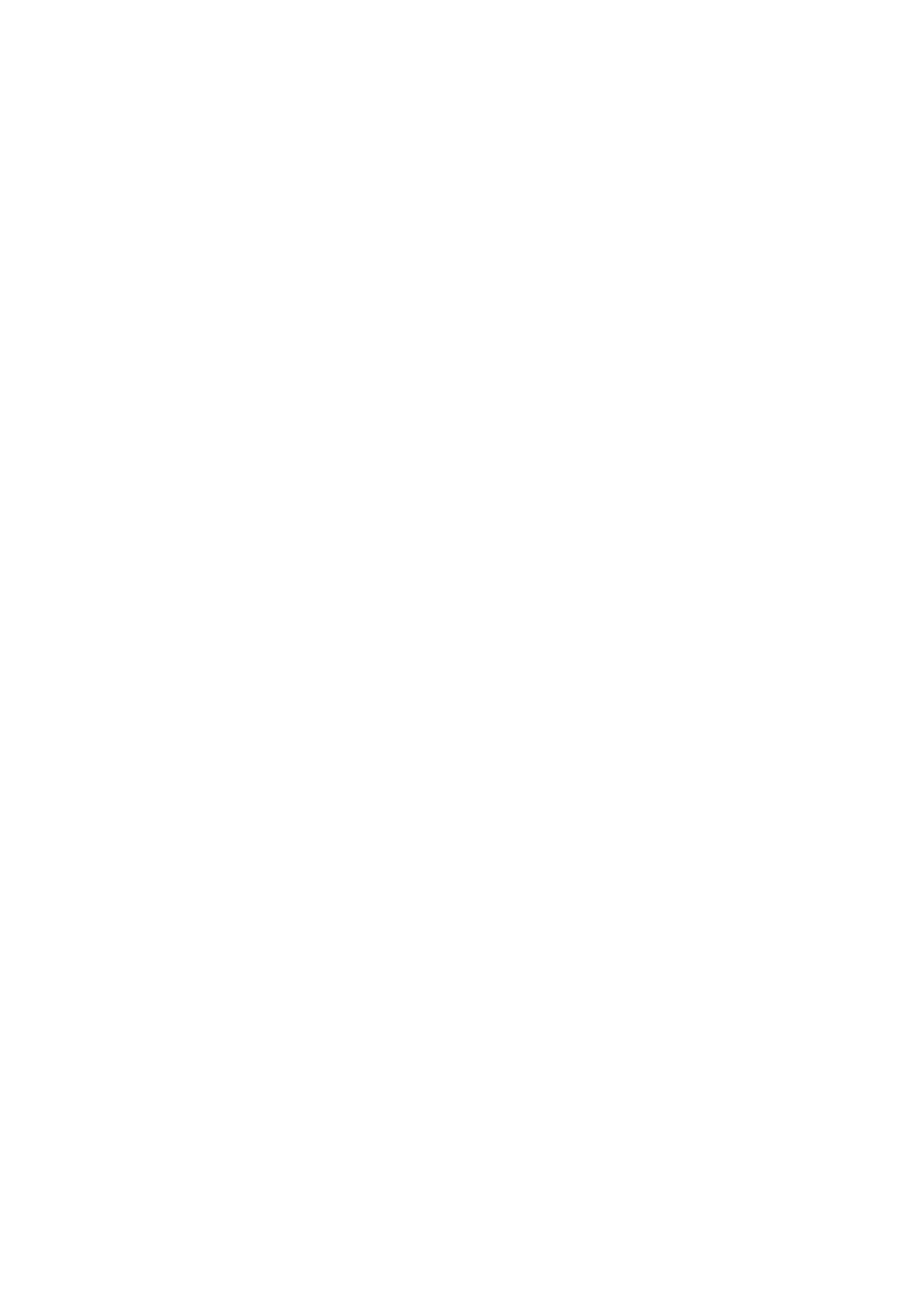# The boundary of our reporting in the Content Index below covers the Guardians of New Zealand Superannuation and the New Zealand Superannuation Fund.

The Fund invests money on behalf of the New Zealand Government to help pre-fund future universal superannuation payments. The Guardians is the manager of the Fund. The Guardians is a Crown entity and its assets, along with the assets of the Fund, are Crown assets. The Guardians is accountable to Parliament through the Minister of Finance. The Fund and Guardians together comprise the 'organisation' referred to in the index for direct operations.

We report on the Fund's underlying investments in our comments on GRI indicator 412 – 3. Our focus is on how, as a responsible investor, we monitor and engage with investee companies and external managers.

Our approach to responsible investment is governed by our Statement of Investment Policies, Standards and Procedures (SIPSP). Our Responsible Investment Framework sets out how we monitor the performance of, and engage with, investee companies and external managers on environmental, social and governance (ESG) issues. We report on our activities and performance under this Framework in the Responsible Investment report section of our annual report.

The subsidiaries listed on page 122 of the annual report are excluded from the index. These are nominee companies only.

Information locations referred to in the index are the annual report, published October 2018, and the New Zealand Superannuation Fund website [www.nzsuperfund.nz](https://www.nzsuperfund.co.nz). Page numbers refer to page numbers in the annual report. An annual report website is also available at [www.ar2018.nzsuperfund.co.nz](https://www.ar2018.nzsuperfund.co.nz), along with our Statement of Intent, Statement of Performance Expectations, SIPSP, information about how we invest, and other key organisational documents including our Communications Policy.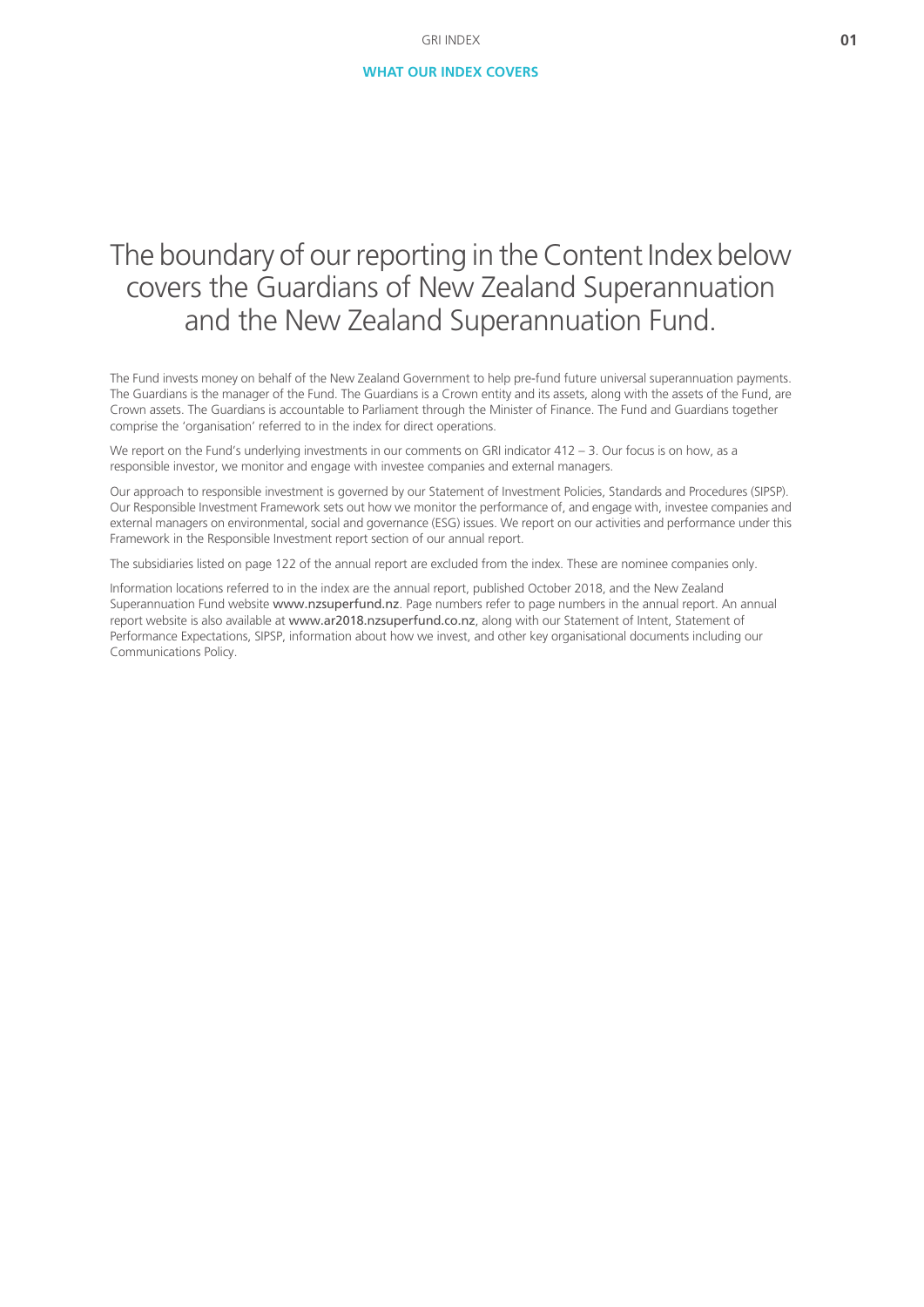## **GENERAL DICLOSURES**

|                               | DISCLOSURE DISCLOSURE DESCRIPTION                                                                                                                                                                                                              | PAGE/S                                  | <b>EXTERNAL</b><br><b>ASSURANCE</b> |
|-------------------------------|------------------------------------------------------------------------------------------------------------------------------------------------------------------------------------------------------------------------------------------------|-----------------------------------------|-------------------------------------|
| <b>Organisational Profile</b> |                                                                                                                                                                                                                                                |                                         |                                     |
| <b>GRI 102</b>                |                                                                                                                                                                                                                                                |                                         |                                     |
| $102 - 1$                     | Name of the organisation.                                                                                                                                                                                                                      | Cover and all<br>subsequent pages       | <b>No</b>                           |
| $102 - 2$                     | Description of the organisation's activities, and the primary brands, products 12, 13<br>and services.                                                                                                                                         |                                         | <b>No</b>                           |
| $102 - 3$                     | Location of organisation's headquarters.                                                                                                                                                                                                       | 11 and Contact us No<br>page on website |                                     |
| $102 - 4$                     | Number of countries where the organisation operates, and the names of<br>countries where it has significant operations and/or that are relevant to<br>the topics covered in the report.                                                        | 12, 42, 44                              | No                                  |
| $102 - 5$                     | Nature of ownership and legal form.                                                                                                                                                                                                            | 12, 13, 44                              | <b>No</b>                           |
| $102 - 6$                     | Markets served (including geographic locations where products and services 12, 13, 42, 45, 47,<br>are offered, sectors served, and types of customers and beneficiaries.                                                                       | 50, 51                                  | <b>No</b>                           |
| $102 - 7$                     | Scale of the organisation.                                                                                                                                                                                                                     | 12, 13, 32, 37                          | <b>No</b>                           |
| $102 - 8$                     | Information on employees and other workers, including total number of<br>employees by gender and employee type.                                                                                                                                | 33, 34                                  | <b>No</b>                           |
| $102 - 9$                     | Description of the organisation's supply chain.                                                                                                                                                                                                | 12, 13, 44                              | <b>No</b>                           |
| $102 - 10$                    | Significant changes to the organisation and its supply chain.                                                                                                                                                                                  | 42, 105                                 | <b>No</b>                           |
| $102 - 11$                    | Explanation of whether and how the organisation applies the Precautionary 58<br>Principle or approach.                                                                                                                                         |                                         | <b>No</b>                           |
| $102 - 12$                    | A list of externally-developed economic, environmental and social charters, 58, 60, 61, 64 - 70 No<br>principles or other initiatives to which the organisation subscribes, or which<br>it endorses.                                           |                                         |                                     |
| $102 - 13$                    | A list of the main memberships of industry or other associations, and<br>national or international advocacy organisations.                                                                                                                     | 60,61                                   | <b>No</b>                           |
| <b>Strategy</b>               |                                                                                                                                                                                                                                                |                                         |                                     |
| $102 - 14$                    | Statement from the most senior decision-maker of the organisation about<br>the relevance of sustainability to the organisation and its strategy for<br>addressing sustainability.                                                              | 17                                      | <b>No</b>                           |
| $102 - 15$                    | A description of key impacts, risks, and opportunities.                                                                                                                                                                                        | $20 - 21$                               | <b>No</b>                           |
| <b>Ethics and Integrity</b>   |                                                                                                                                                                                                                                                |                                         |                                     |
| $102 - 16$                    | A description of the organisation's values, principles, standards, and norms 13<br>of behaviour.                                                                                                                                               |                                         | <b>No</b>                           |
| $102 - 17$                    | A description of internal and external mechanisms for seeking advice about 74<br>ethical and lawful behaviour, and organisational integrity, and reporting<br>concerns about unethical or unlawful behaviour, and organisational<br>integrity. |                                         | No                                  |
| Governance                    |                                                                                                                                                                                                                                                |                                         |                                     |
| $102 - 18$                    | A description of the Governance structure of the organisation, including<br>committees of the highest governance body, and the committees<br>responsible for decision-making on economic, environmental, and social<br>topics.                 | 72, 80, 81                              | No                                  |
| $102 - 19$                    | A description of the process for delegating authority for economic,<br>environmental and social topics from the highest governance body to senior<br>executives and other employees.                                                           | 75                                      | No                                  |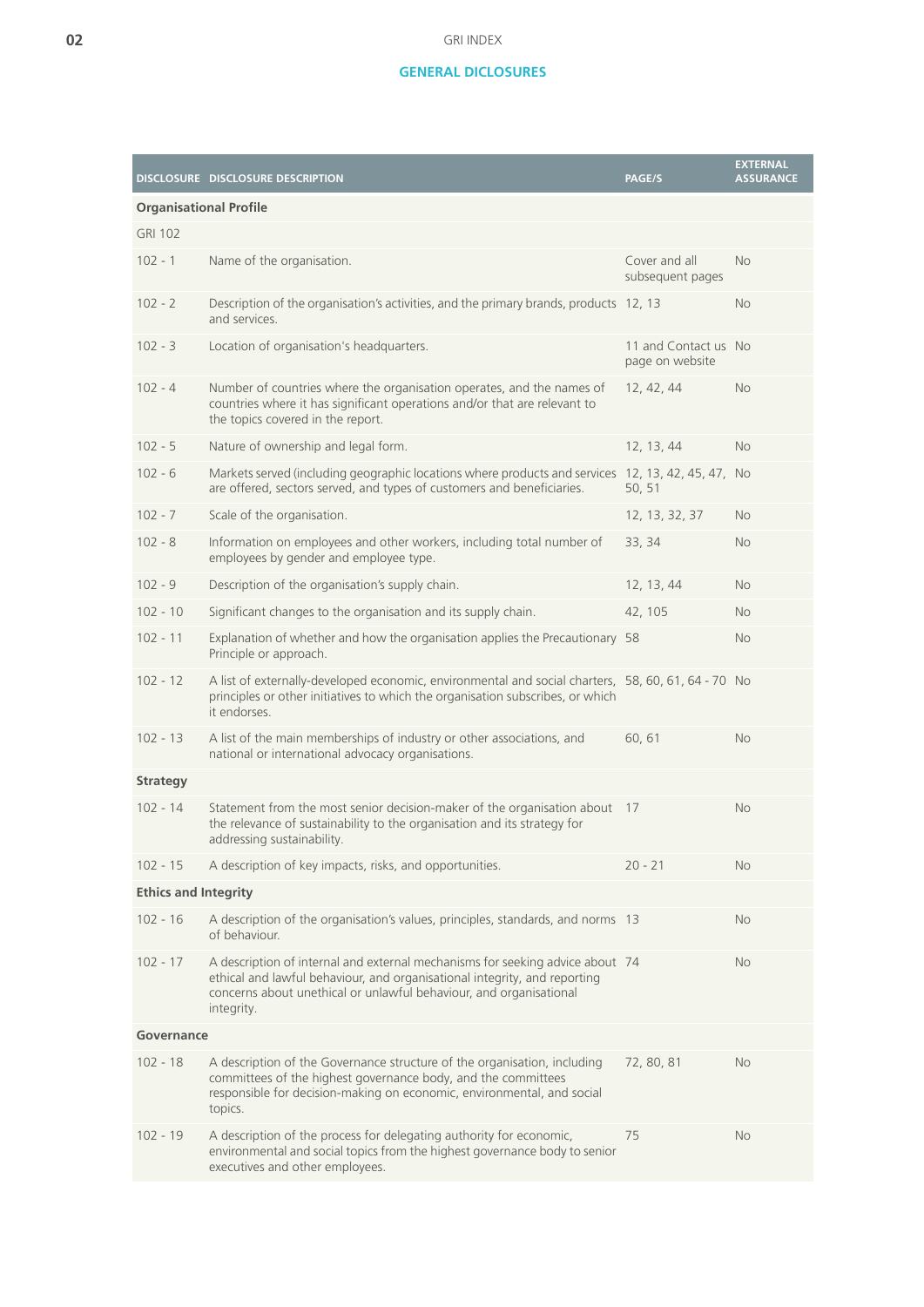|            | <b>DISCLOSURE DISCLOSURE DESCRIPTION</b>                                                                                                                                                                                                                                            | PAGE/S     | <b>EXTERNAL</b><br><b>ASSURANCE</b> |
|------------|-------------------------------------------------------------------------------------------------------------------------------------------------------------------------------------------------------------------------------------------------------------------------------------|------------|-------------------------------------|
| $102 - 20$ | Whether the organisation has appointed an executive level position or<br>positions with responsibility for economic, environmental and social topics.                                                                                                                               | 56         | <b>No</b>                           |
| $102 - 21$ | A description of the processes for consultation between stakeholders and<br>the highest governance body on economic, environmental and social topics.                                                                                                                               | 84         | <b>No</b>                           |
| $102 - 22$ | A description of the composition of the highest governance body and its<br>committees.                                                                                                                                                                                              | 76         | <b>No</b>                           |
| $102 - 23$ | Whether the chair of the highest governance body is also an executive officer 75<br>in the organisation.                                                                                                                                                                            |            | <b>No</b>                           |
| $102 - 24$ | A description of the nomination and selection processes for the highest<br>governance body and its committees, including the criteria used for<br>nominating and selecting highest-governance body members.                                                                         | 75         | <b>No</b>                           |
| $102 - 25$ | A description of the processes to ensure conflicts of interest are avoided and 74<br>managed.                                                                                                                                                                                       |            | No                                  |
| $102 - 26$ | A description of the highest governance body's and senior executive's roles 73<br>in the development, approval and updating of the organisation's purpose,<br>value or mission statements, strategies, policies, and goals related to<br>economic, environmental and social topics. |            | <b>No</b>                           |
| $102 - 27$ | A description of the measures taken to develop and enhance the highest<br>governance body's collective knowledge of economic, environmental and<br>social topics.                                                                                                                   | 75         | <b>No</b>                           |
| $102 - 28$ | A description of the processes for evaluating the highest governance body's 75<br>performance with respect to governance of economic, environmental and<br>social topics.                                                                                                           |            | <b>No</b>                           |
| $102 - 29$ | A description of the highest governance body's role in identifying and<br>managing economic, environmental and social topics and their impacts, risks<br>and opportunities.                                                                                                         | 75         | <b>No</b>                           |
| $102 - 30$ | A description of the highest governance body's role in reviewing the<br>effectiveness of the organisation's risk management processes for economic,<br>environmental and social topics.                                                                                             | 83         | <b>No</b>                           |
| $102 - 31$ | The frequency of the highest governance body's review of economic,<br>environmental and social topics and their impacts, risks and opportunities.                                                                                                                                   | 77         | <b>No</b>                           |
| $102 - 32$ | The highest committee or position that formally reviews and approves the<br>organisation's sustainability report and ensures that all material topics are<br>covered.                                                                                                               | 82         | No                                  |
| $102 - 33$ | A description of the process for communicating critical concerns to the<br>highest governing body.                                                                                                                                                                                  | 74         | <b>No</b>                           |
| $102 - 35$ | A description of the remuneration policies for the highest governance body 90 - 94<br>and senior executives.                                                                                                                                                                        |            | <b>No</b>                           |
| $102 - 36$ | A description of the process for determining remuneration.                                                                                                                                                                                                                          | $90 - 93$  | <b>No</b>                           |
| $102 - 37$ | How stakeholders' views are sought and taken into account regarding<br>remuneration.                                                                                                                                                                                                | 90, 93     | <b>No</b>                           |
|            | Stakeholder engagement                                                                                                                                                                                                                                                              |            |                                     |
| $102 - 40$ | A list of the stakeholder groups engaged by the organisation.                                                                                                                                                                                                                       | 24, 83, 84 | No                                  |
| $102 - 41$ | The percentage of total employees covered by collective bargaining<br>agreements.                                                                                                                                                                                                   | 30         | <b>No</b>                           |
| $102 - 42$ | The basis for identifying and selecting stakeholders with whom to engage.                                                                                                                                                                                                           | 24, 83, 84 | No                                  |
| $102 - 43$ | A description of the organisation's approach to stakeholder engagement,<br>including frequency of engagement by type and by stakeholder group, and                                                                                                                                  | 24, 83, 84 | <b>No</b>                           |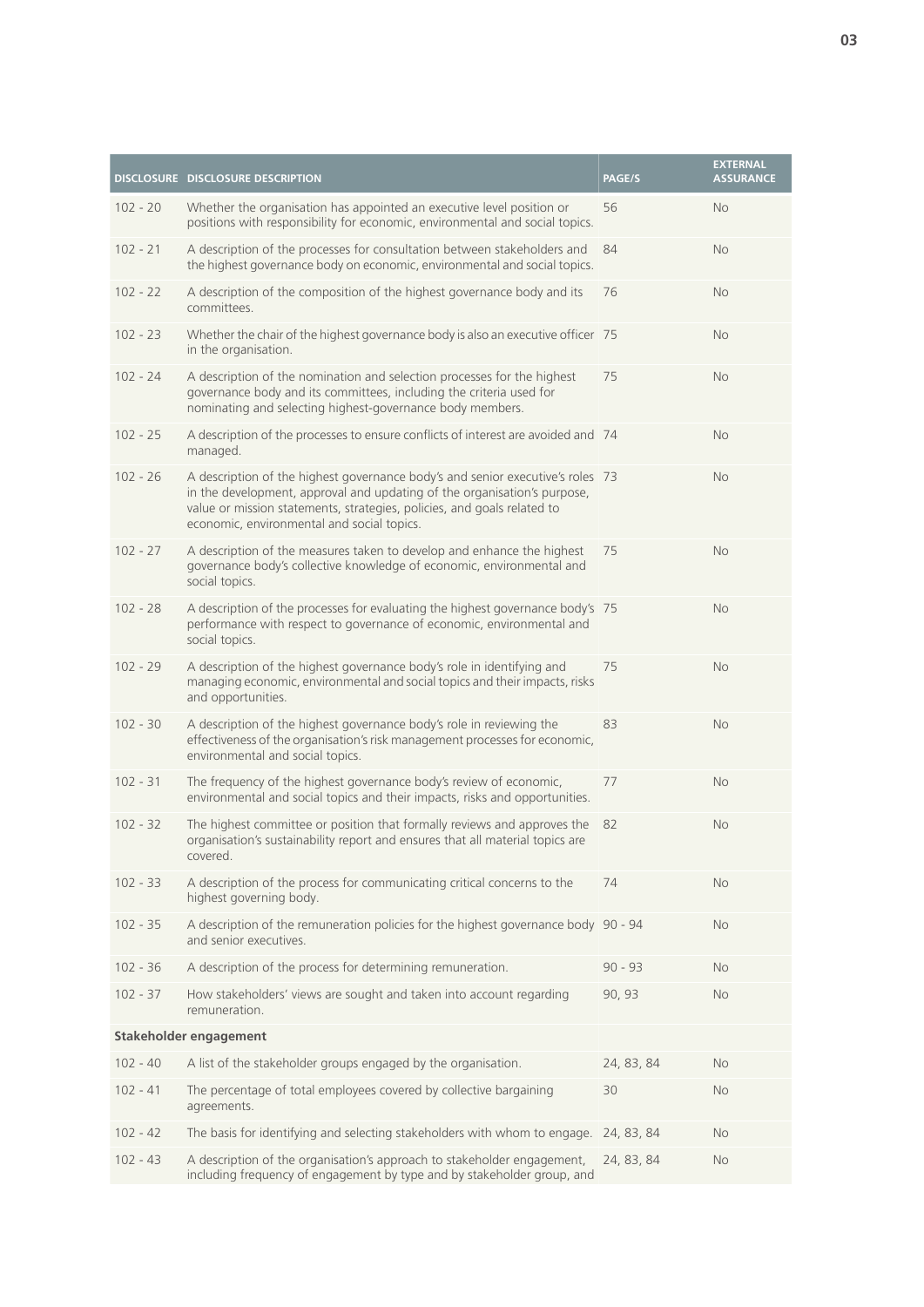### GRI INDEX

## **GENERAL DICLOSURES** (CONTINUED)

|                           | DISCLOSURE DISCLOSURE DESCRIPTION                                                                                                                                                                                                                        | PAGE/S                 | <b>EXTERNAL</b><br><b>ASSURANCE</b> |
|---------------------------|----------------------------------------------------------------------------------------------------------------------------------------------------------------------------------------------------------------------------------------------------------|------------------------|-------------------------------------|
|                           | an indication of whether any of the engagement was undertaken specifically<br>as part of the report preparation process.                                                                                                                                 |                        |                                     |
| $102 - 44$                | Key topics and concerns that have been raised through stakeholder<br>engagement, including how the organisation has responded to those key<br>topics and concerns and the stakeholder groups that raised each of the key<br>topics and concerns.         | 24, 25                 | <b>No</b>                           |
| <b>Reporting Practice</b> |                                                                                                                                                                                                                                                          |                        |                                     |
| $102 - 45$                | A list of all entities included in the organisation's consolidated financial<br>statements or equivalent documents, and whether any entity included in<br>the consolidated financial statements or equivalent documents is not<br>covered by the report. | $8 - 9, 24, 113$       | <b>No</b>                           |
| $102 - 46$                | An explanation of the process for defining the report content and topic<br>Boundaries, and an explanation of how the organisation has implemented<br>the Reporting Principles for defining report content.                                               | 25                     | <b>No</b>                           |
| $102 - 47$                | A list of the material topics identified in the process for defining report<br>content.                                                                                                                                                                  | 25                     | <b>No</b>                           |
| $102 - 48$                | The effect of any restatements of information given in previous reports, and 40, 89, 100<br>the reasons for such restatements.                                                                                                                           |                        | <b>No</b>                           |
| $102 - 49$                | Significant changes from previous reporting periods in the list of material<br>topics and topic Boundaries.                                                                                                                                              | $8 - 9, 24$            | <b>No</b>                           |
| $102 - 50$                | The reporting period for the information provided.                                                                                                                                                                                                       | 8 - 9 and all pages No |                                     |
| $102 - 51$                | The date of the most recent previous report.                                                                                                                                                                                                             | $8 - 9$                | No.                                 |
| $102 - 52$                | The reporting cycle.                                                                                                                                                                                                                                     | $8 - 9$                | No.                                 |
| $102 - 53$                | The contact point for questions regarding the report or its contents.                                                                                                                                                                                    | $8 - 9$                | <b>No</b>                           |
| $102 - 54$                | Claim made by the organisation, prepared in accordance with the GRI<br>Standards: Core option.                                                                                                                                                           | $8 - 9$                | <b>No</b>                           |
| $102 - 56$                | A description of the organisation's policy and current practice with regard<br>to seeking external assurance for the report.                                                                                                                             | $8 - 9$                | <b>No</b>                           |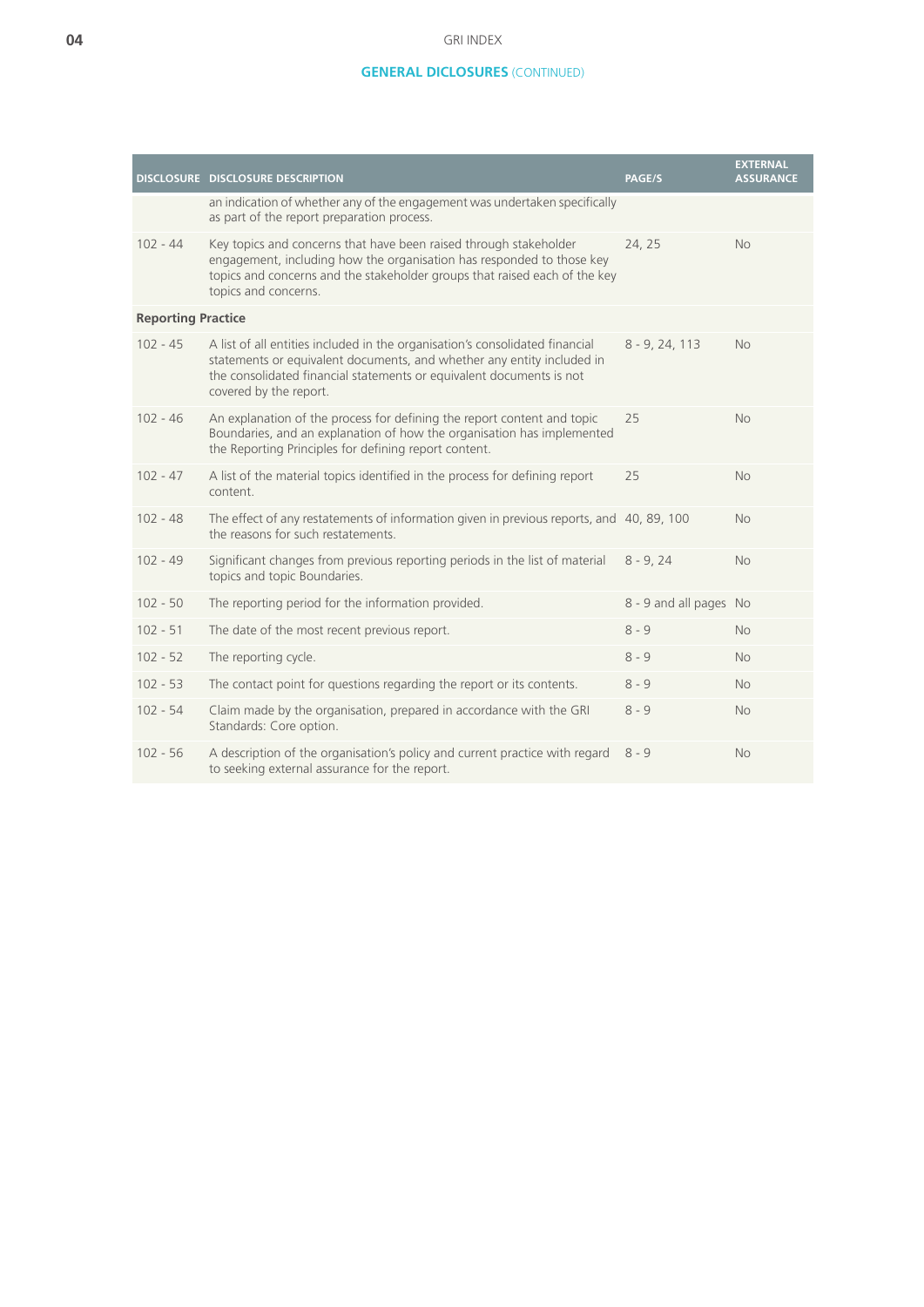## **MATERIAL TOPICS**

| <b>DISCLOSURE</b>                              | <b>DISCLOSURE DESCRIPTION</b>                                                                                                                                                                                                                                                                                               | <b>PAGE/S</b>           | <b>EXTERNAL</b><br><b>ASSURANCE</b> |
|------------------------------------------------|-----------------------------------------------------------------------------------------------------------------------------------------------------------------------------------------------------------------------------------------------------------------------------------------------------------------------------|-------------------------|-------------------------------------|
| <b>Economic Standards</b>                      |                                                                                                                                                                                                                                                                                                                             |                         |                                     |
| GRI 200: Economic                              | GRI 103: Management Approach 103 -1, 103 - 2, 103 - 3                                                                                                                                                                                                                                                                       | $20 - 21$               | <b>No</b>                           |
|                                                | Performance<br>Strategy elements related to: businesses goals; the intended benefits for<br>the recipient and the business; desired/expected outcomes from the<br>community investment activity; how community investment activities are<br>identified and managed; and how performance and value for money is<br>assessed. |                         |                                     |
|                                                | 201 - 1: Direct economic value generated: revenues; Economic value<br>distributed: operating costs, employee wages and benefits, payments to<br>providers of capital, payments to government by country, and community<br>investments;                                                                                      | $7, 36 - 41$            | <b>No</b>                           |
|                                                | Economic value retained: 'direct economic value generated' less 'economic<br>value distributed'.                                                                                                                                                                                                                            |                         |                                     |
|                                                | $201 - 2$ : Risks and opportunities posed by climate change that have the<br>potential to generate substantive changes in operations, revenue or<br>expenditure.                                                                                                                                                            | $56 - 57$               | No                                  |
| GRI 205: Anti-<br>Corruption                   | GRI 103: Management Approach 103 -1, 103 - 2, 103 - 3                                                                                                                                                                                                                                                                       | 58 - 70, 72 No<br>$-84$ |                                     |
|                                                | 205 -1: Total number and percentage of operations assessed for risks<br>related to corruption and the significant risks identified.                                                                                                                                                                                         | $64 - 70$               | <b>No</b>                           |
| <b>Environmental Standards</b>                 |                                                                                                                                                                                                                                                                                                                             |                         |                                     |
|                                                | GRI 103: Management Approach 103 - 1, 103 - 2, 103 - 3                                                                                                                                                                                                                                                                      | 100                     | <b>No</b>                           |
| GRI 300: Energy                                | $302 - 1$ : Energy consumption within the organisation.                                                                                                                                                                                                                                                                     | 100                     | Yes                                 |
| GRI 300: Emissions                             | 305 -1: Estimated greenhouse gas emissions (GHG) resulting from business 100<br>travel - Scope 1.                                                                                                                                                                                                                           |                         | Yes                                 |
|                                                | 305 - 2: Estimated greenhouse gas emissions (GHG) of financing portfolio 100<br>- Scope 2.                                                                                                                                                                                                                                  |                         | Yes                                 |
|                                                | 305 - 3: Estimated greenhouse gas (GHG) emissions resulting from business 100<br>travel - Scope 3.                                                                                                                                                                                                                          |                         | Yes                                 |
| GRI 300: Effluent<br>and Waste                 | 306 - 2: Total weight of waste by type and disposal method.                                                                                                                                                                                                                                                                 | 100                     | Yes                                 |
| <b>Social Standards</b>                        |                                                                                                                                                                                                                                                                                                                             |                         |                                     |
| GRI 400:<br>Employment                         | GRI 103: Management Approach 103 - 1, 103 - 2, 103 - 3                                                                                                                                                                                                                                                                      | $29 - 34$               | <b>No</b>                           |
|                                                | 401 – 1: Total number and rates of new employee hires and employee<br>turnover by age group, gender and region.                                                                                                                                                                                                             | 33, 34                  | No                                  |
|                                                | $401 - 2$ : Benefits which are standard for full-time employees of the<br>organisation but are not provided to temporary or part-time employees, by<br>significant locations of operation.                                                                                                                                  | 32                      | <b>No</b>                           |
|                                                | 401 - 3: Return to work and retention rates after parental leave, by gender. 33, 34                                                                                                                                                                                                                                         |                         | <b>No</b>                           |
| GRI 400: Diversity<br>and Equal<br>Opportunity | GRI 103: Management Approach 103 - 1, 103 - 2, 103 - 3                                                                                                                                                                                                                                                                      | 31, 65, 76, No<br>87    |                                     |
|                                                | 405 -1: Composition of governance bodies and breakdown of employees 34, 76<br>per employee category according to gender, age group, minority group<br>membership, and other indicators of diversity.                                                                                                                        |                         | <b>No</b>                           |
| GRI 400: Training<br>and Education             | GRI 103: Management Approach 103 - 1, 103 - 2, 103 - 3                                                                                                                                                                                                                                                                      | 30                      | <b>No</b>                           |